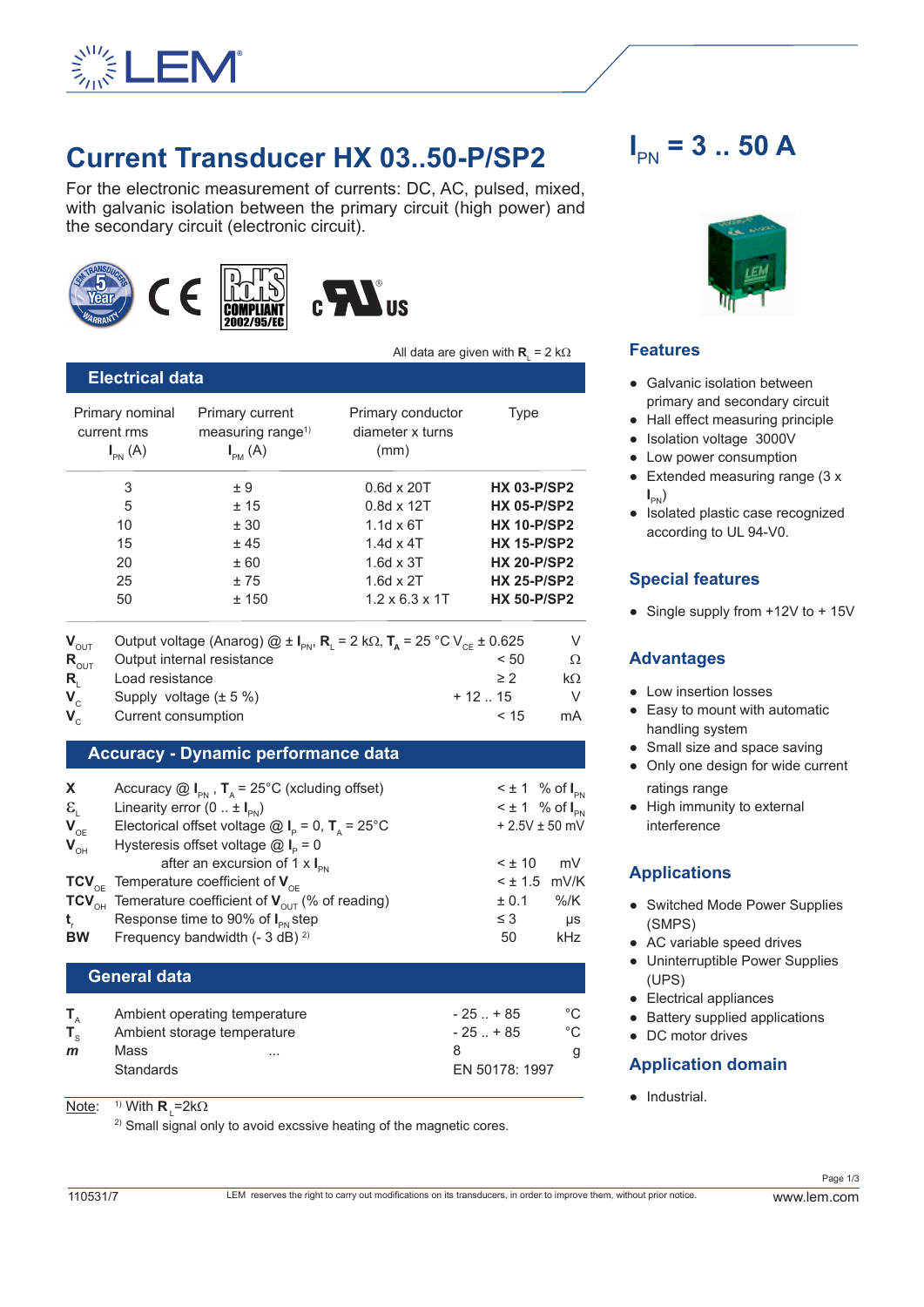

## **Current Transducer HX 03..50-P/SP2**

|                      | <b>Isolation characteristics</b>                 |            |    |
|----------------------|--------------------------------------------------|------------|----|
| $\mathbf{V}_{\rm d}$ | Rms voltage for AC isolation test, 50 Hz, 1 min  | > 3        | kV |
|                      | Partial discharge extinction voltage rms @ 10 pC | $\geq 1$   | kV |
| $V_e$<br>$V_w$       | Impulse withstand voltage 1.2/50 µs              | $\geq 6$   | kV |
| dCp                  | Creepage distance                                | $\geq 5.5$ | mm |
| dCl                  | Clearance distance                               | $\geq 5.5$ | mm |
| <b>CTI</b>           | Comparative Tracking Index (group I)             | $\geq 600$ |    |

#### **Applications examples**

**According to EN 50178 and IEC 61010-1 standards** and following conditions:

- Over voltage category OV 3
- Pollution degree PD2
- Non-uniform field

|                          | <b>EN 50178</b>          | <b>IEC 61010-1</b> |
|--------------------------|--------------------------|--------------------|
| $ dCp, dCl \hat{V}_{w} $ | Rated insulation voltage | Nominal voltage    |
| l Basic insulation       | 600 V                    | 600 V              |
| Reinforced insulation    | 300 V                    | 150V               |

#### **Safety**



This transducer must be used in electric/electronic equipment with respect to applicable standards and safety requirements in accordance with the manufacturer's operating instructions.



Caution, risk of electrical shock

When operating the transducer, certain parts of the module can carry hazardous voltage (eg. primary busbar, power supply).

Ignoring this warning can lead to injury and/or cause serious damage.

This transducer is a build-in device, whose conducting parts must be inaccessible after installation.

A protective housing or additional shield could be used.

Main supply must be able to be disconnected.

Page 2/3